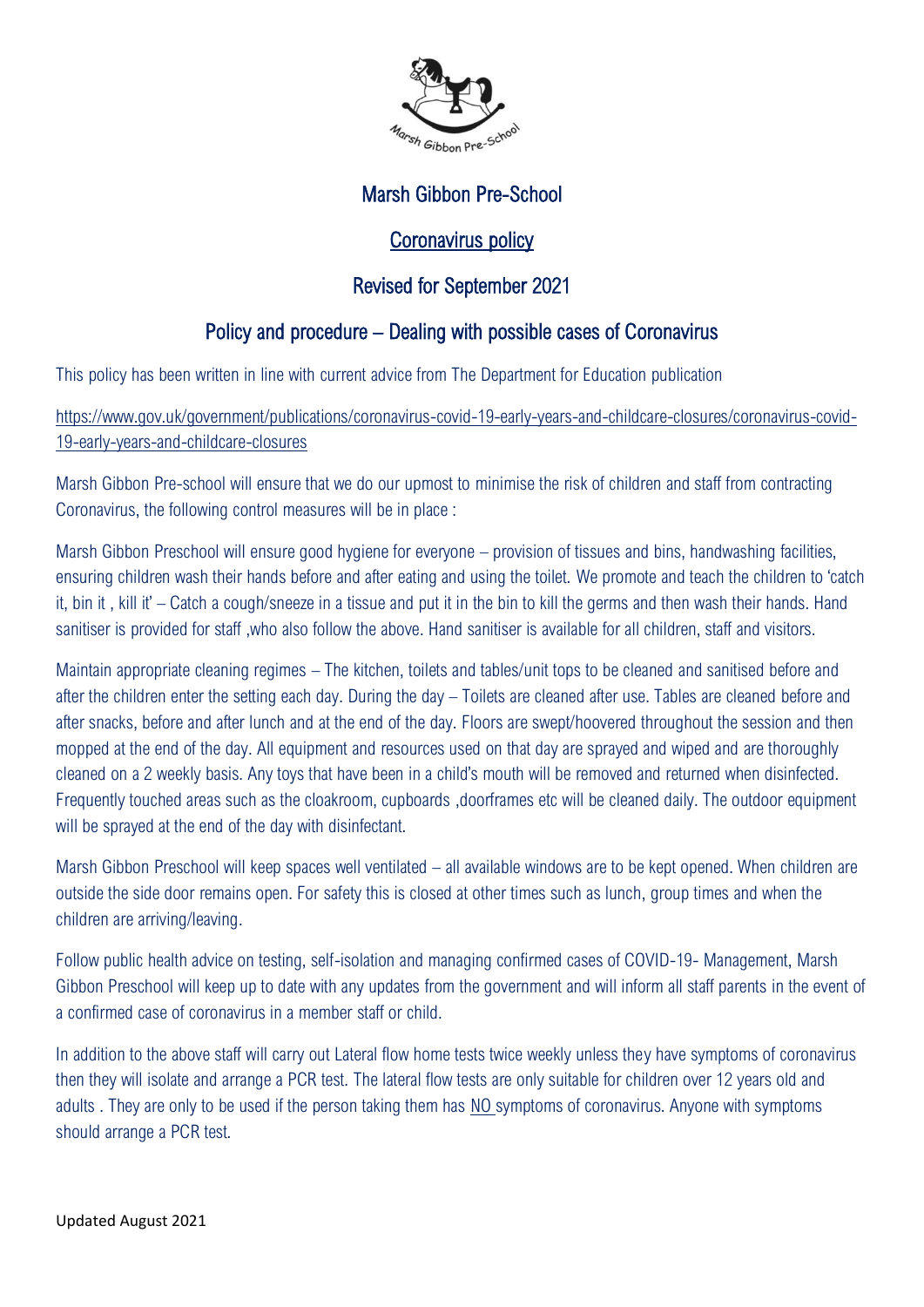#### **Attendance**

Children or staff are not permitted to attend Marsh Gibbon Preschool if they present with symptoms of coronavirus as defined by UK government as :

- A new continuous cough this means coughing a lot for more than one hour, or 3 or more coughing episodes in 24 hours, if you usually have a cough, it may be worse than usual.
- A high temperature defined by the NHS as over 38C
- Loss or change of taste/smell

Anyone experiencing any of the above symptoms will be required to arrange a PCR test, contact the preschool as soon as possible and follow the isolation procedure as defined by the government, this is available at:

[https://www.gov.uk/government/publications/covid-19-stay-at-home-guidance/stay-at-home-guidance-for-households](https://www.gov.uk/government/publications/covid-19-stay-at-home-guidance/stay-at-home-guidance-for-households-with-possible-coronavirus-covid-19-infection)[with-possible-coronavirus-covid-19-infection](https://www.gov.uk/government/publications/covid-19-stay-at-home-guidance/stay-at-home-guidance-for-households-with-possible-coronavirus-covid-19-infection)

If a child becomes ill with symptoms whilst at Preschool the following procedure will be carried out:

- The child will be separated from others and looked after by 1 member of staff in a separate room away from the children e.g. cloakroom or kitchen. The adult will put on protective clothing in the form of disposable gloves, a face covering and a disposable apron .
- The child's parents will be contacted and asked to collect their child as soon as possible. Advice will be given to the parent regarding self-isolation and testing procedures. The foyer and area where the child has been will be deep cleaned immediately after the child has left the setting.
- The whole of the setting will be deep cleaned at the end of the day in addition to our increased cleaning schedule throughout the remainder of the day .
- The staff member will dispose of the apron and gloves and change their clothing.

If a member of staff becomes ill with symptoms whilst at Preschool the following procedure will be carried out :

- The staff member will be asked to collect their belongings and to leave the premises as soon as possible. This may mean a short wait to allow time for management to ensure there are sufficient adults to care safely for the children. In this instance the staff member will be asked to isolate in a separate room away from all staff and children whilst we check ratios and make the decision to call upon other staff/committee members to cover or send children home if necessary.
- Advice will be given to the member of staff regarding self-isolation and testing procedures. The area where the staff member has been waiting will be deep cleaned immediately after the staff member has left the setting.
- The whole of the setting will be deep cleaned at the end of the day in addition to our increased cleaning schedule throughout the remainder of the day.

To ensure the safety of all children and staff we are requiring anyone who has symptoms to arrange a PCR for Coronavirus.

To access testing please go to : <https://www.gov.uk/get-coronavirus-test>

• If the child or member of staff tests **negative** to the PCR test they can resume coming to preschool as long as they are well within themselves.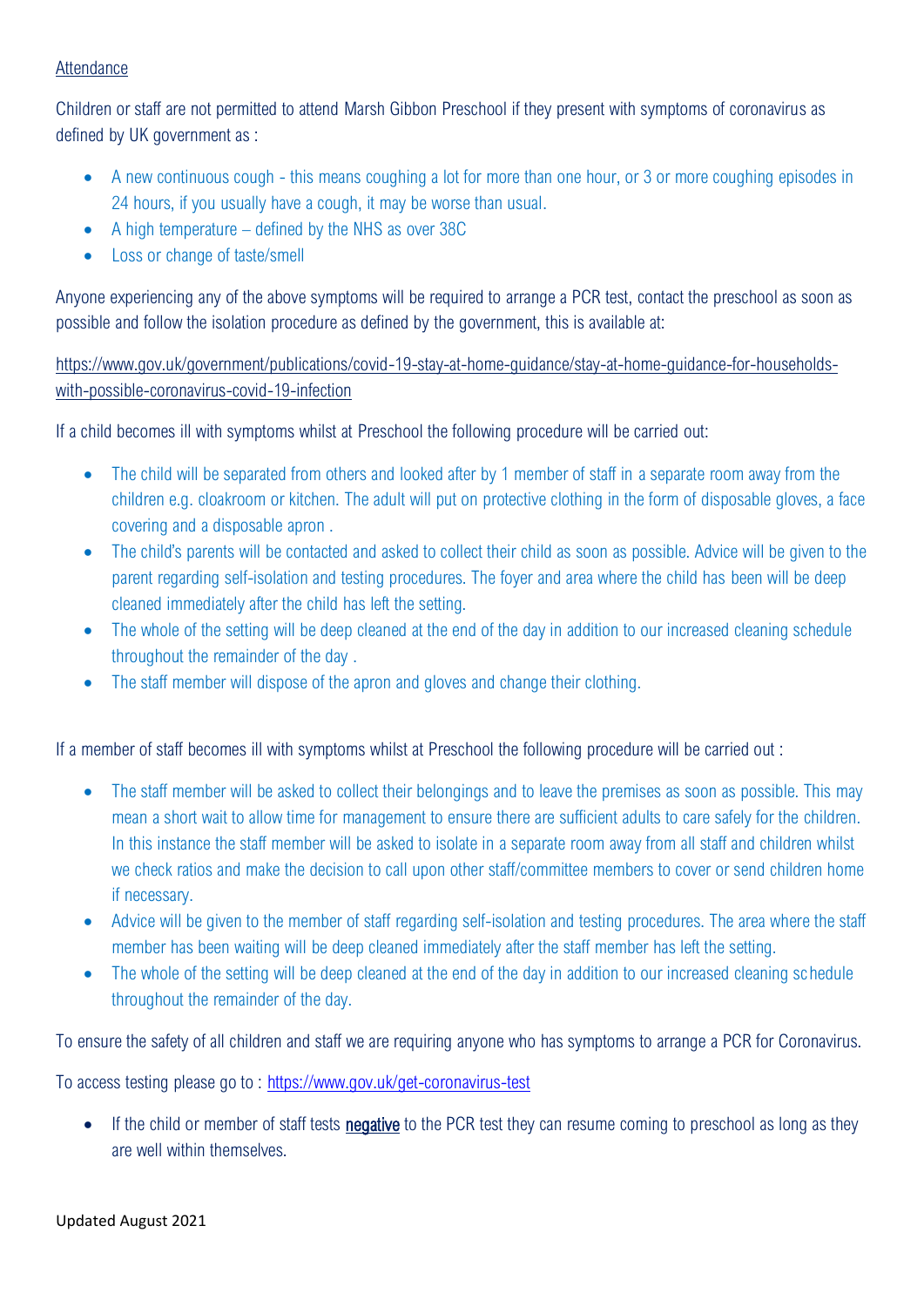- If a child or staff member has tested **positive**, we are requesting confirmation of the results so that we can keep a record in the event of any further cases.
- If the child or member of staff tests **positive** to the PCR test they must follow government quidelines of isolating and must not attend preschool.

We are required to notify Ofsted (Office for standards in education) of any positive cases of coronavirus from either staff or children.

Advice on isolation periods can be found here:

[https://www.gov.uk/government/publications/covid-19-stay-at-home-guidance/stay-at-home-guidance-for-households](https://www.gov.uk/government/publications/covid-19-stay-at-home-guidance/stay-at-home-guidance-for-households-with-possible-coronavirus-covid-19-infection)[with-possible-coronavirus-covid-19-infection](https://www.gov.uk/government/publications/covid-19-stay-at-home-guidance/stay-at-home-guidance-for-households-with-possible-coronavirus-covid-19-infection)

If we have several confirmed cases within 10 days, this may be deemed as an outbreak defined by the Department for Education thresholds as:

5 children, pupils, students or staff, who are likely to have mixed closely, test positive for COVID-19 within a 10-day period; or 10% of children, pupils, students or staff who are likely to have mixed closely test positive for COVID-19 within a 10-day period

There are currently 26 children on the register and 6 staff – total  $32 - 10$  % would be  $3.2 -$  therefore we will operate our outbreak plan if there are 3 or more staff and children combined who test positive via a PCR test within 10 days .

#### In the unlikely event of an 'Outbreak' this is our plan as follows:

In the event of the above thresholds being reached (confirmed by PCR tests) we will review and reinforce our existing testing, ventilation and hygiene measures. This may include but is not limited to the re-introduction of face coverings when dropping off/collecting children and when on preschool grounds, the use of an external cleaning company, spending more time outdoors, increased supervision on handwashing, removal of equipment that cannot be cleaned easily e.g. fabrics, cushions.

Additional public health advice will be sought by contacting the Department of education helpline (0800 046 8687)

## **Staffing**

If the outbreak is because of staff testing positive with a PCR test, the manager will look at the number of staff required for each session – morning and afternoon .If there are enough remaining staff, that are not affected, to meet the adult to child ratios then the preschool will operate as normal. If there are not enough staff to safely care for the children then the manager will contact all families to offer alternative session where there is enough staff. We will call upon committee members for support if necessary. In the final instance If we are unable to provide enough staff/committee to cover ratios we will need to close the preschool.

## Children

Updated August 2021 If the outbreak is amongst children in the setting we will work closely with all of the relevant authorities and be advised by them. In the first instance a deep clean of the setting will take place. All parents will be notified of confirmed cases. No names will be given. All staff will book and undertake a PCR test. Staff that are double vaccinated will not be required to isolate but will be encouraged to limit social contact as much as possible whilst awaiting the results of the PCR test.